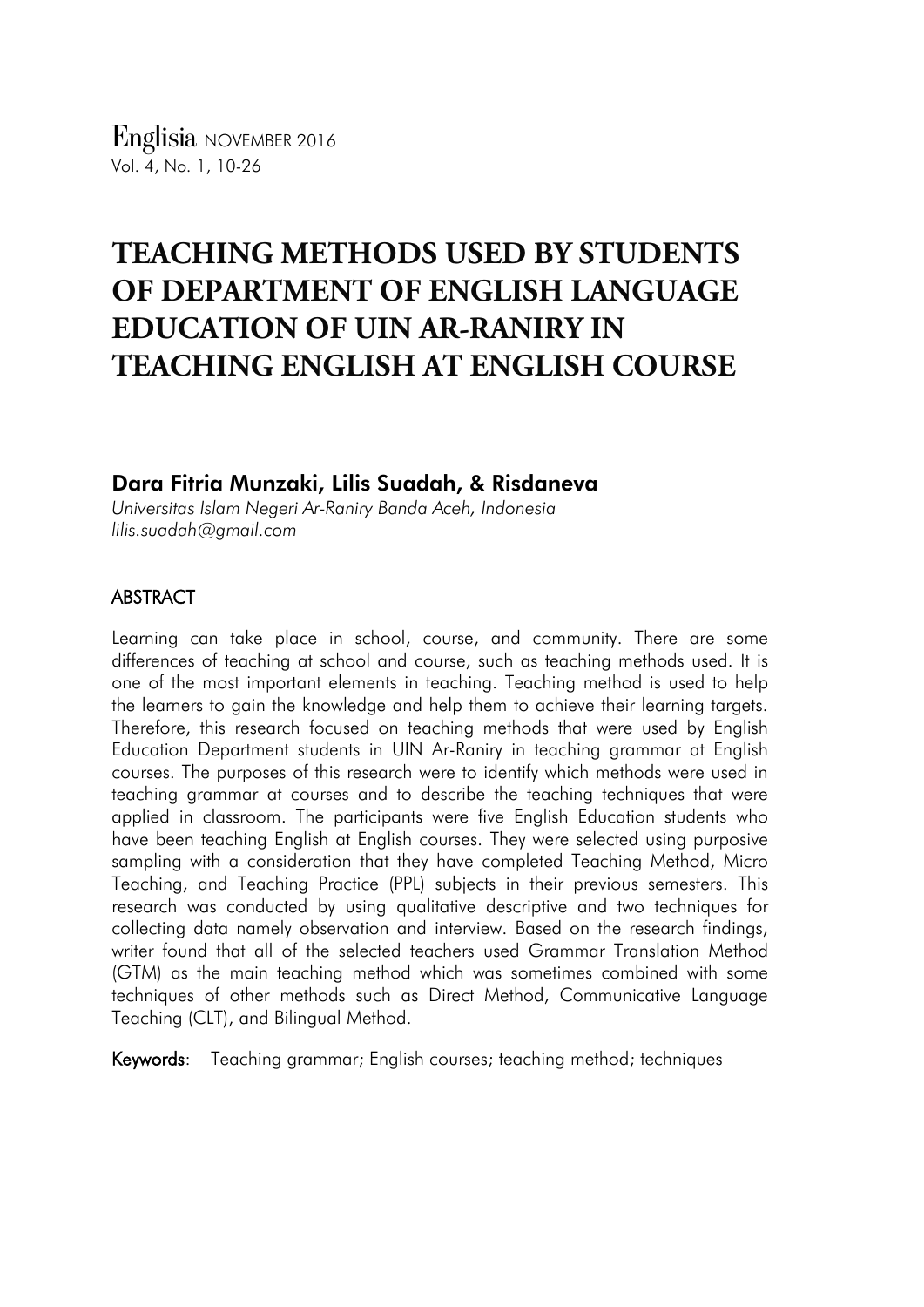## **INTRODUCTION**

Teaching is a responsibility for every human with basic aims such as to increase knowledge, change human behavior, and change perspective toward the phenomenon. South and Laslett (1993) argued that teaching is an all-purposed engaged human resource development. It means that teaching is developing individual ways of thinking. Teaching aims to help someone to change their skills, attitude, increase knowledge idea, and appreciation (Vin-Mbah, 2012). This holistic purpose of teaching can be achieved through well-coordinated efforts among all elements involved in teaching learning process including teachers, students, facilities, materials, etc.

A teacher should have a willingness to know more about the basic aims of teaching, such as the goals or targets in teaching and its obligation. Besides the willingness, Harmer (2001) defined that teachers are like actors because they are demanded on unique style to deliver the knowledge and supposed to teach fluently. Meanwhile another expert supports that teacher is like a planter who plants something and watches the growing process.

Therefore, in order to develop students' understanding, willingness, and knowledge, in teaching, teachers should use an appropriate method. Patel and Jain (2009) defined method as whole process of planning, selection and grading the material of language, and techniques of teaching methods; however, not all of them are effective to be applied in the classroom without considering the context of the classroom as well as the level of the students. The information on how particular teaching method is carried out and affects the teaching and learning process can be obtained through investigating some teachers who teach at English Courses. English course is one of the informal study fields where English lesson is taught not only by experienced teachers but also by teachers in practice. Generally, English course is an alternative place for students to increase their knowledge about English outside the school, such as to get tips in answering the test, to pass the examination easily, to review some difficult material for their examinations, and etc.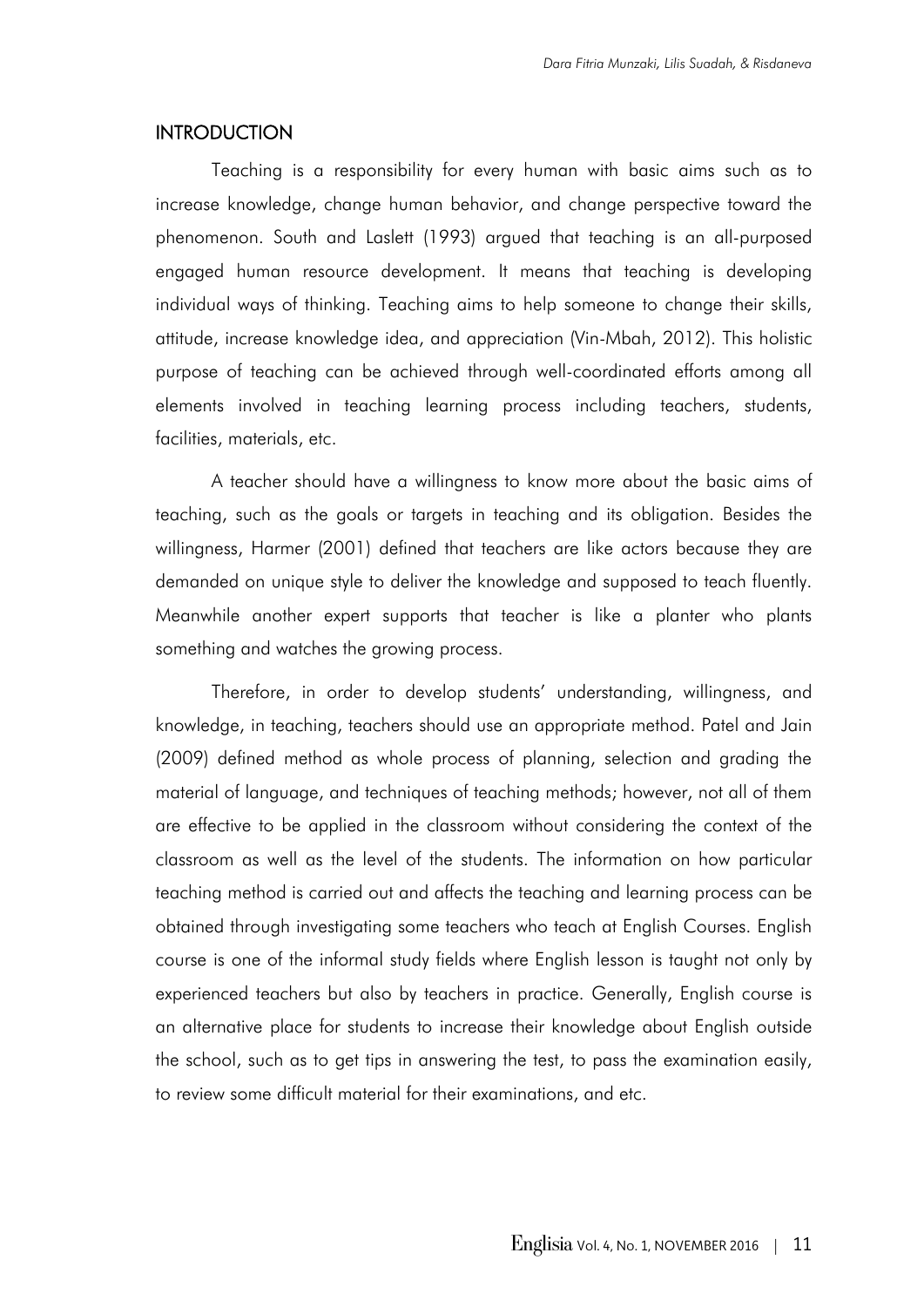#### *TEACHING METHODS USED BY STUDENTS OF DEPARTMENT OF ENGLISH LANGUAGE EDUCATION OF UIN AR-RANIRY IN TEACHING ENGLISH AT ENGLISH COURSE*

This research was aimed to find out the methods and techniques used in teaching grammar at English Courses in Banda Aceh and Aceh Besar. Researcher made an observation and interviewed the representatives of students of batch 2012 of English Education Department in UIN Ar-Raniry who were working part time at English courses as English Teaching Instructors. The selected students were in the seventh semester and they had taken the Teaching Method, Micro Teaching, and Teaching Practice (PPL) subjects.

# LITERATURE REVIEW Learning Philosophy

# Driscoll (1994) mentioned that objectivism posits that knowledge of the world results from experiencing our world and representing it in an increasingly accurate way. Knowledge is believed to exist independently of the learner, and then to become internalized as it is transferred from its external reality to an internal reality of the learner that corresponds directly with outside phenomenon. Both behavioral and cognitive information-processing theories subscribe to this perspective from the objectivist tradition (Appefiled, Huber, & Moallem). As mentioned, constructivism helps people in increasing and constructing their knowledge. Therefore, pupils are demanded to develop their own understanding with purposes for developing ideas.

# Teaching English at English Course

In this globalization era, it is necessary to learn English as a foreign language. English becomes the most popular language used around the world to communicate with people from different origins and linguistic backgrounds. Crystal (1997) and Kaplan (2001) mentioned that English becomes "global language" because it becomes a mother tongue, second language or foreign language in the world (Pasassung, 2003).

In some EFL (English as Foreign Language) countries, learning English becomes the primary focus on learning activity, however students get difficulty and lack of interest in learning English. Therefore, to solve these problems, there are some additional education fields purposing to help students to achieve their learning goals. Pasassung (2003) distinguished education field into two types, formal and non-formal. Formal is a place where students get knowledge in elementary, junior,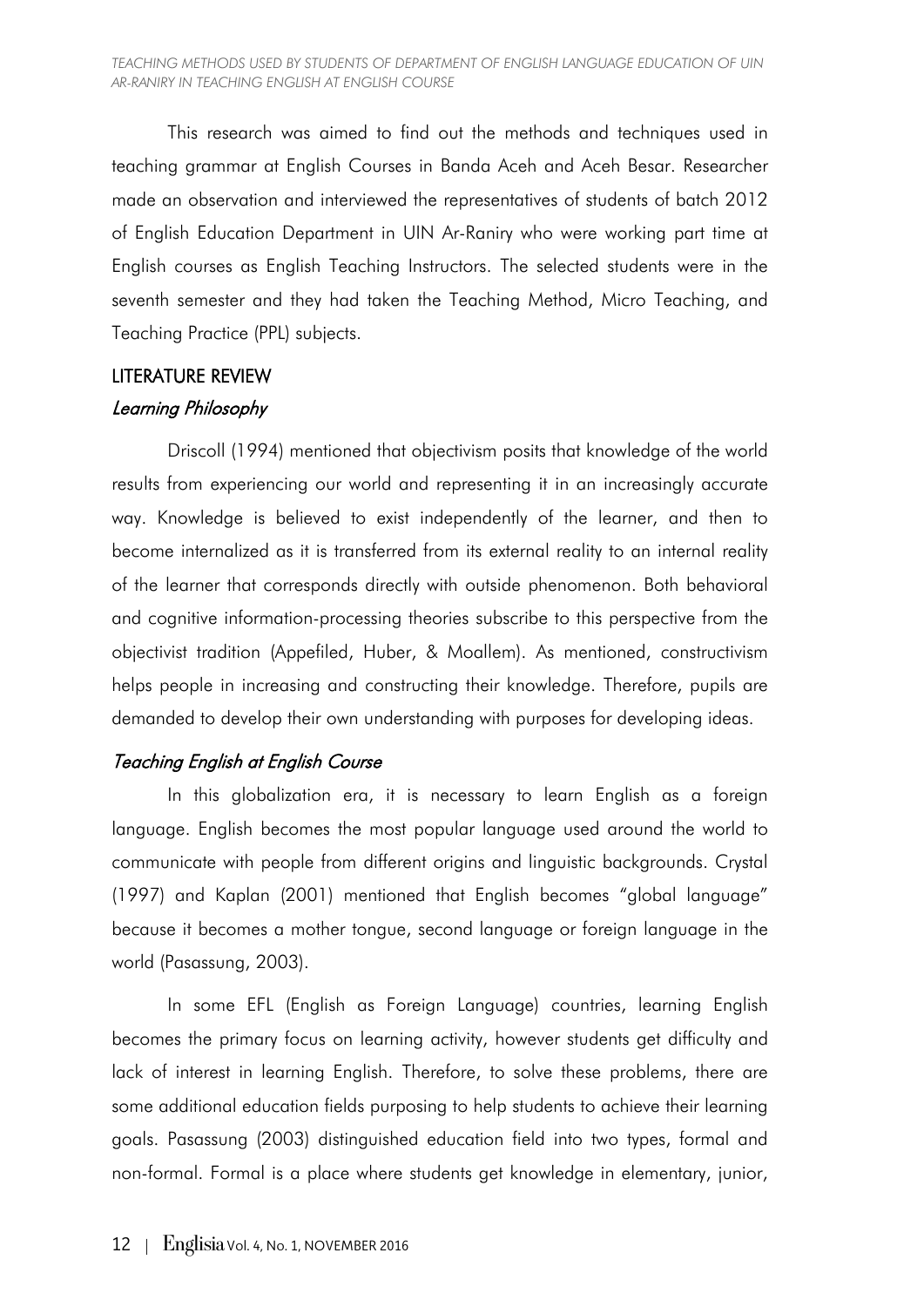and senior high, whereas a non-formal field aims to help students to achieve learning target and increase knowledge, such as, learn in communities, clubs, seminars, and courses.

In Banda Aceh and Aceh Besar, there are some English courses that are established to help students in their learning English activity. The basic aims of the courses are to help students to get knowledge, increase students' score, and prepare for examinations. The English courses on this study focused on the courses where English lesson is taught by English Education Department students of UIN Ar-Raniry or usually called "tutor".

Teaching English at English courses is different from teaching process at school, such as in activity, classroom management, and the variety of topics. In addition, learning at course consists of small number of students, and this is helpful for learners. The teacher can have adequate time to encourage each student to ask questions, do the exercise, and sometimes, create their own sentences based on the topic given. Most students choose a course as an additional education program in order to help them to achieve their learning target.

## Teaching Grammar

Grammar is structured science and greatest importance to be taught in structured ways. Therefore, teachers should understand in what ways grammar is taught easily (Dykes, 2007). Thornbury (2002) defined that

"Grammar is partly the study of what forms (or structures) are possible in language. Traditionally, grammar has been concerned almost exclusively with analysis at the level of the sentence. Thus, a grammar is a description of the rules that govern how a language's sentences are formed. Grammar attempts to explain why a sentence is acceptable" (P.1).

Williams (2005) added that teaching grammar is not easy because some people thought that learning grammar is wasting of time. He pointed out one of the important reasons is that we have to survive in our life over the world by using English as necessary and by teaching grammar as important element because grammar takes important part in writing and communication. According to Ur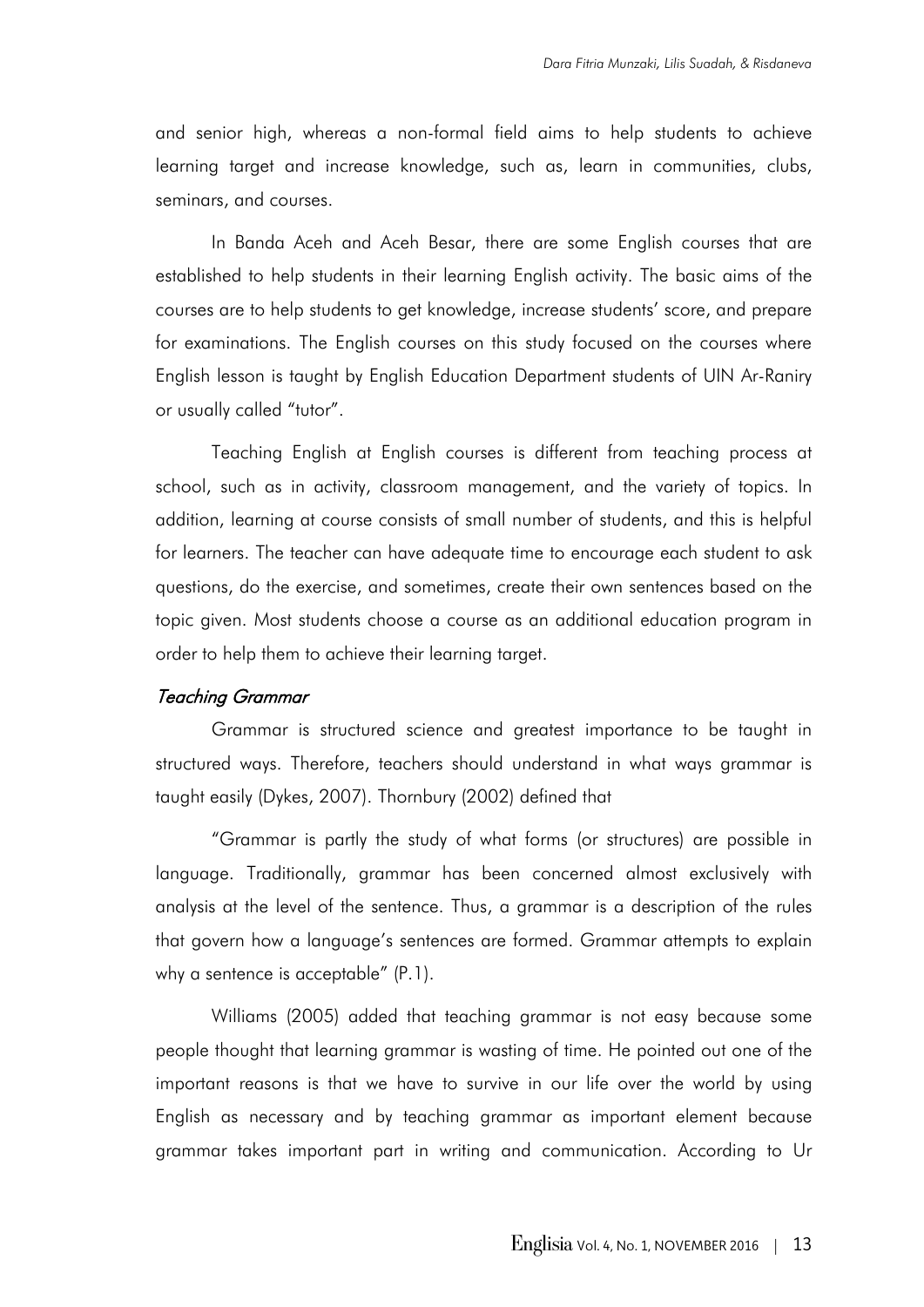(1999), in students' case, grammar patterns enable students to know and apply how such sentence can be put in the same patterns. Meanwhile, teaching grammar should focus on the way of patterning sentences correctly. Learning grammar is learning about forms or patterns and practice to create a sentence correctly.

There are some suggestions in creating successful teaching grammar. Widodo (2006) suggested that students should be taught to apply grammar into their life and communication, such as relating a word or a sentence to its pattern through exercise. He decided the procedures based on his teaching experience in school, college, or university level. The five procedures are as follows:

- 1. Building up students' knowledge of the rule, it starts with leading questions and providing sentences based on grammar topic is taught. In this stage, teacher asks students to respond the question orally.
- 2. Eliciting the function of rule, in this stage, the teacher completed students by giving a clear description that focuses on, so students can apply the sentence appropriately.
- 3. Familiarizing the rule through the exercise, in this stage, the teacher presents an exercise, checks for students' comprehension, and encourages students to be active.
- 4. Checking up students' comprehension, the teacher provides an assessment of students' comprehension in order to measure students understanding of the topic.
- 5. Expanding students' knowledge or enrichment, in this stage, teacher gives new activity to reinforce some concept. The aim is to give the students an opportunity to work independently or do assignment that would be scored as homework.

For additional information, besides the procedures that should be considered

in teaching grammar, there are some recommendations for conducting a successful and effective teaching grammar (Khan, 2007) as follows:

- 1. Avoid rule-giving teaching, in this case, teacher should adjust the teaching strategies that are used during the learning process, it should be suitable with the students' condition.
- 2. Engage the students, in case teacher gives a topic by giving a time to students. Let them prepare the material by asking some guiding questions related to the topic.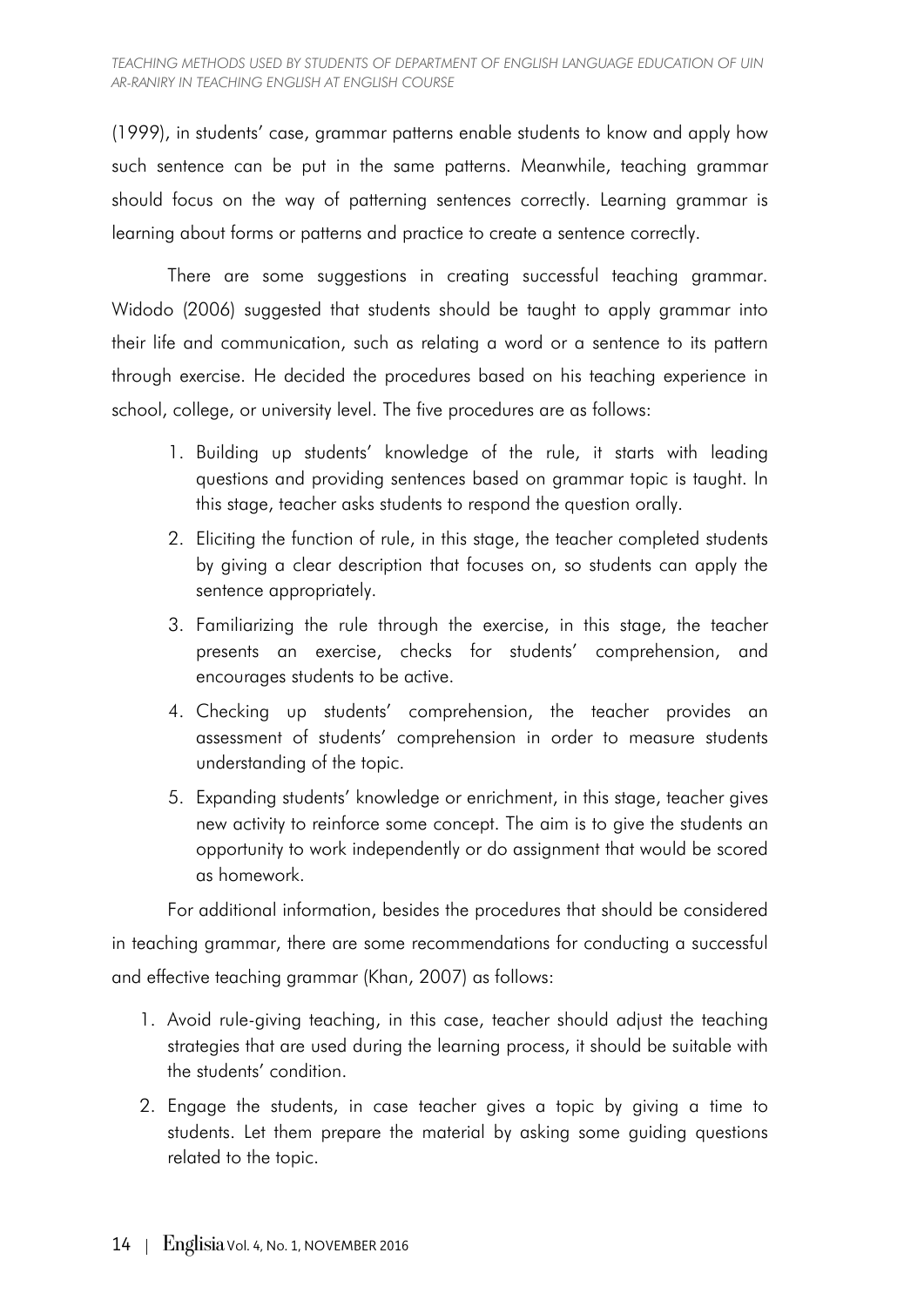- 3. Teaching through pictures or physical objects, where students more understand the topic visually, such as explain a pattern by giving a sentence through visual objects.
- 4. Teaching through text, in this point, teacher can apply the grammar by using a text. For instance, teachers use a text and students are asked to identify the grammatical aspects.
- 5. Teaching through role-play means that teacher can teach students indirectly, because by performing a role-play, students can learn by a situation and use grammar appropriately.

## Methods Used in Teaching Grammar

Method is applied to ensure teachers' willingness in covering the class during delivering the lesson to the pupils in the classroom. In other words, method is an overall plan in presenting a learning process based on the selected approach (Edisherashvili, 2014). Method is created based on needs, so each method is formed as function with different implementations and different goals. Therefore, a teacher should know what the appropriate methods and strategies to apply in a classroom to help students. Moreover, teaching is also transferring the knowledge by applying some methods and techniques. Bello (1981, as cited in Vin-Mbah, 2012) confirmed that the success or failure of learning also depends on what methods are applied in classroom by the teachers. By using a method, teachers become easier to help students who face difficulties in getting the knowledge. Some methods that are commonly used in teaching grammar are Grammar Translation Method (GTM), Direct Method, Communicative Language Teaching (CLT), and Bilingual Method.

## Grammar Translation Method (GTM)

GTM is known as a classical method or traditional method. Richard & Rodger (2007) mentioned that this method was mainly developed by the German Scholars Johann Seidenstuker, Karl Plotz, H. S. Ollendrof and Johann Meidinger and became known in USA. Richard and Rodger mentioned that this method was very popular and dominant in Europe from the 1840s to the 1940s, and it is still used as a modified form in certain foreign language classroom today. The method may be frustrating for students but it was still applied to know the grammar rules as cited in (Khamhuber, 2010).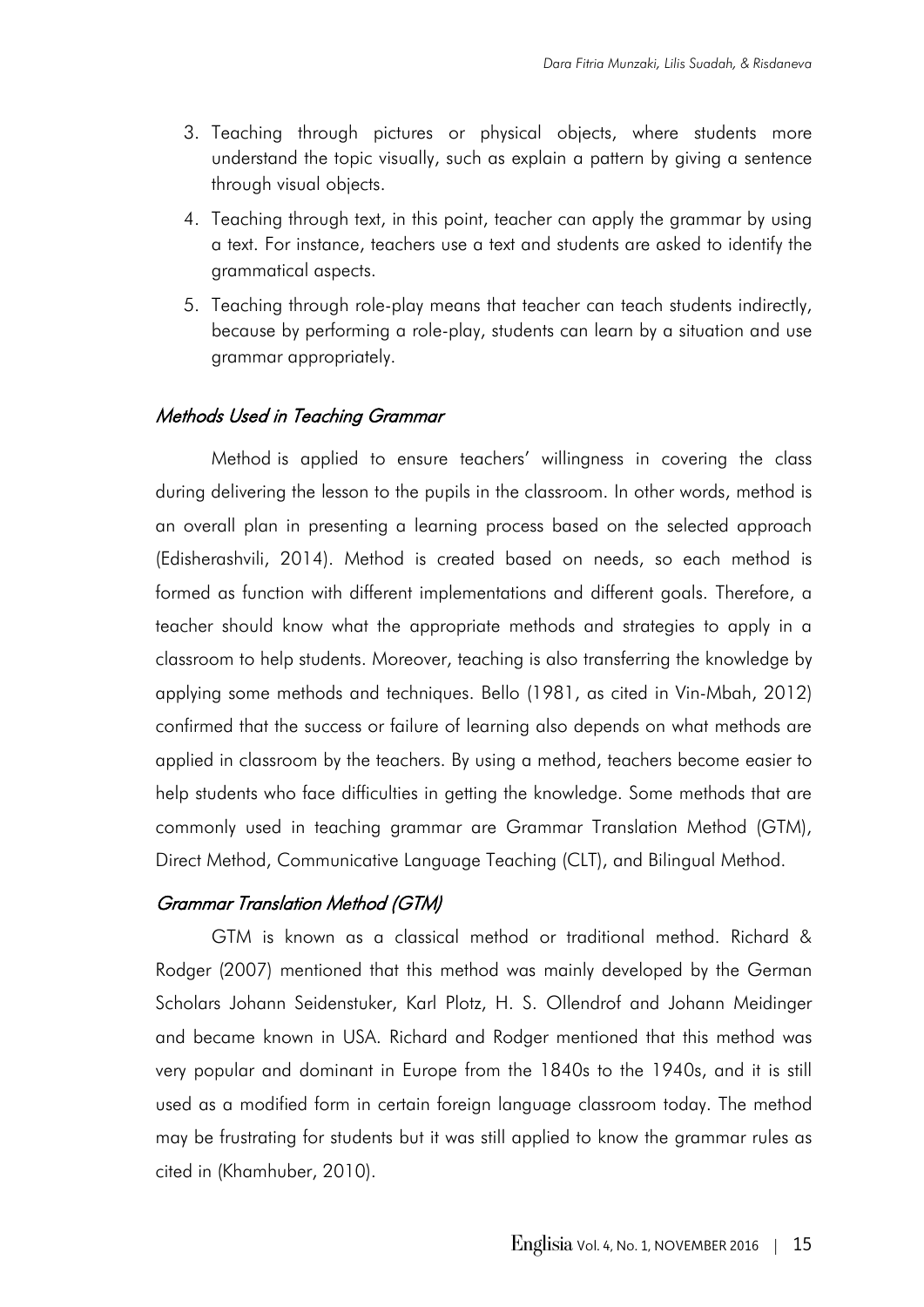#### *TEACHING METHODS USED BY STUDENTS OF DEPARTMENT OF ENGLISH LANGUAGE EDUCATION OF UIN AR-RANIRY IN TEACHING ENGLISH AT ENGLISH COURSE*

GTM is used in a basic learning. It allows teacher to use mother tongue in teaching. Moreover, it is more focused on a word, not a sentence. It is also used in teaching vocabulary and concerned on the word meaning and its form (Patel & Jain, 2009). Grammar in language is the description of the ways in which a word can change from a form into a sentence and have a meaning as form. Therefore, teaching grammar has to focus on the way of delivering the lesson and the pattern of language use. This method is applied in order to make a word easy to understand and have clear meaning in a formal sentence. GTM allows translating which can stimulate students' understanding. Duff (1996) said that "translation helps us to understand better the influence of one language to one another, and to correct errors of habit that creep in unnoticed."

In implementing GTM, teachers can use teaching techniques in the following ways:

- 1. Translating the element of topic, such as sentence, words or meaning to first language;
- 2. Patterning the rule of grammar or topic which is taught;
- 3. Ensuring the students' understanding about the pattern or rule;
- 4. Applying the rule by creating a sentence;
- 5. Sentences are created by the students and find the meaning and use the new words;
- 6. Teacher gave time to students to make them memorizing the vocabulary and pattern, (Rahman, 2012).

# Direct Method

Direct Method (known as Reform Method) was established at the end of nineteenth century and challenged the view of grammar. The language teaching expert, F. Gouin and other reformers tried to create a method based on students' capacity in learning. Already in  $16<sup>th</sup>$  century, as example, S. Sauveur (1826-1907) used intensive oral interactions as main means of instruction. And the instructions are known as natural or direct method (Khamhuber, 2010).

Direct method is totally against GTM (Grammar Translation Method). As mentioned earlier, that English as a foreign language can be taught without translation, because language can be taught effectively when using it actively in classroom and using appropriate teaching techniques in explaining of grammar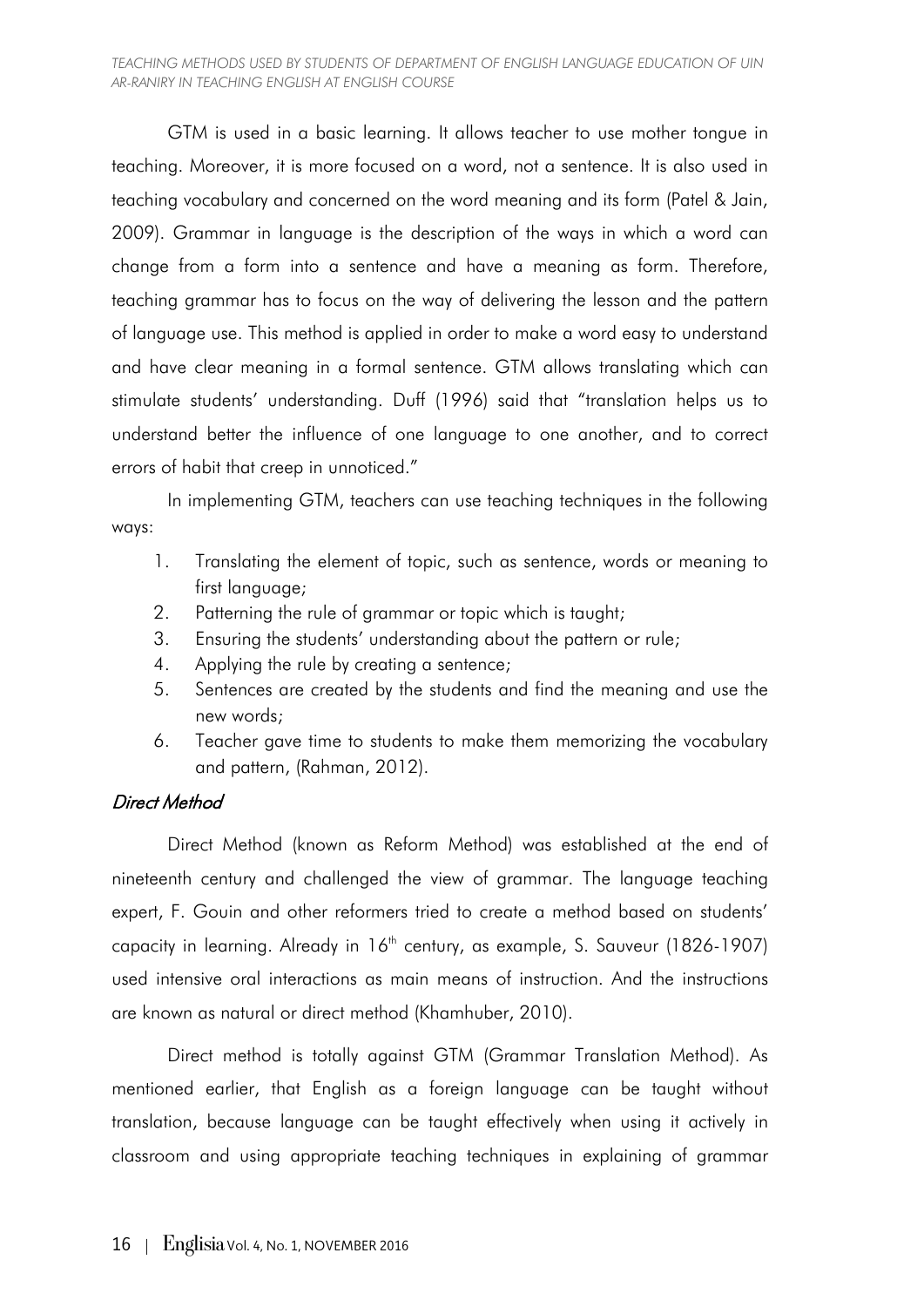rules (Rodger and Richard, 2007). People learn the language from their environment, from what they are listening to, what people are talking about, then it motivates people to learn about the meaning of one language. Learning English as a foreign language is helped by first language. Children learn language from their mother, and it is called as a natural approach, because the learning process occurs naturally. On the other hand, Gurrey (1966) said direct method is a principle, not a teaching method. However, Direct Method is one of the famous methods for longer time, which focused on patterning a good structure in spoken English. The way of transmitting the languages and bring it to be performed. It demands to bind the meaning between word, sentence, experience, and expression (Patel & Jain, 2008).

Richard and Rodger (2007) mentioned some techniques to apply in implementing Direct Method as follows:

- 1. Classroom instruction was given by target language;
- 2. Considering of vocabulary uses to teach a sentence;
- 3. Oral communication used, at least in oral question by giving yes-no question;
- 4. Grammar is taught inductively, meaning grammar is taught by giving an example first and followed by rules;
- 5. Correct pronunciation and grammar;
- 6. New teaching topic is introduced orally in the first section, as cited in (Khamhuber, 2010)

## Communicative Language Teaching

The concept of *communicative competence* was introduced by Hymes (1972) who claimed that the study of human language should place human in a social environment. He defined the communicative is what a speaker needs to know in order to communicate with people as cited in (Vongxay, 2013). Communicative Language Teaching (CLT) is a branch of communicative approach, however it does not only concern on communication, but also on grammar rule which is taught in order to be practiced on communication. Moreover, a CLT is not limited on oral skills, but it influences reading and writing skill, in case to promote students' confidence in all languages (Shejbalova, 2006).

Moreover, in CLT, grammar is taught by using inductive approach, which is taught by giving example at first. This method is applied to develop a good skill in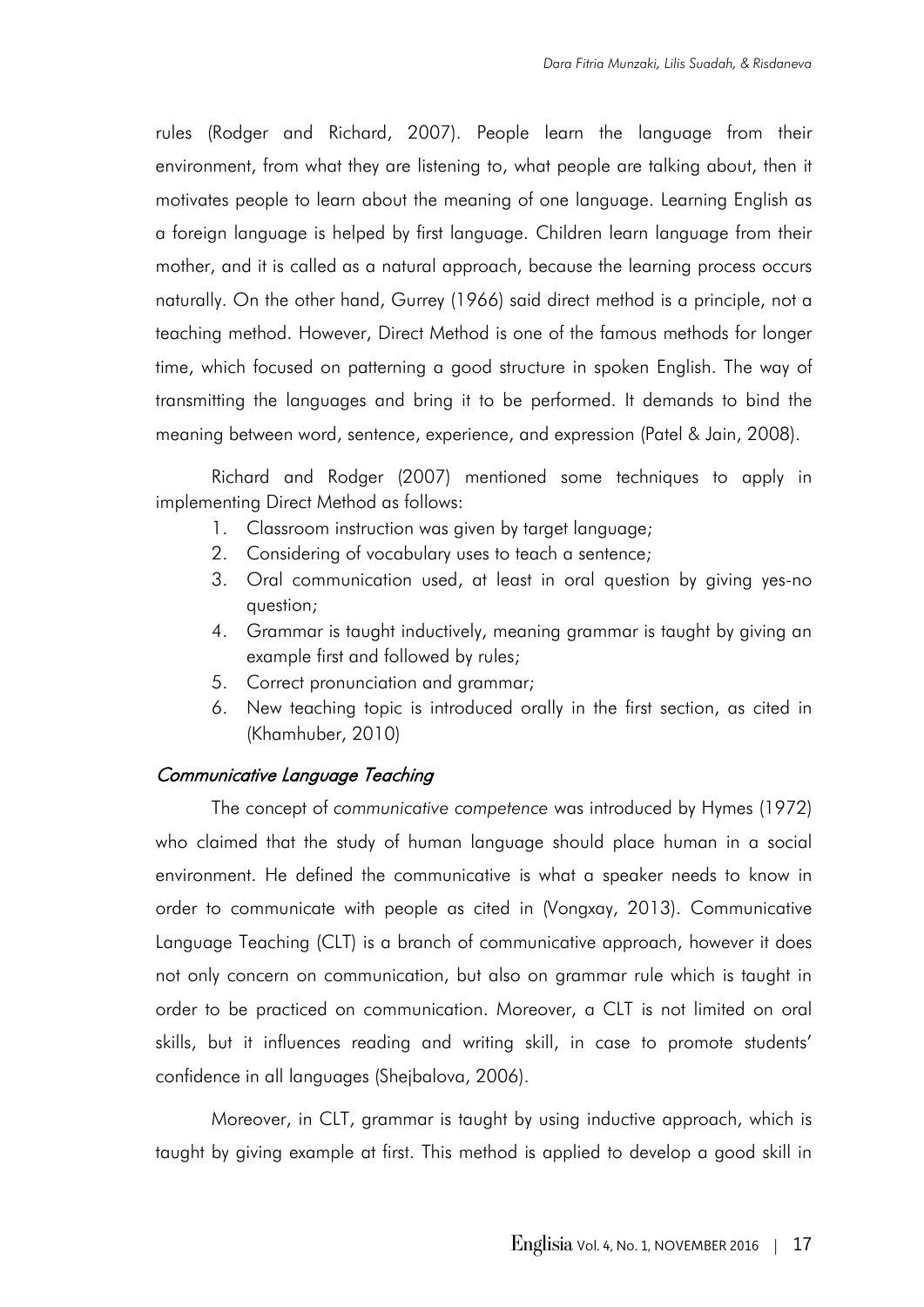communication by concerning on the meaning. Hymes, Austin and Halliday's theory mentioned that grammar was considered as semantic and functional, or the study which realized meaning. In addition, meaning and communication would include study of grammar and linguist focused on using the language rather than the form (Agullo, 2012). CLT's activity must involve the students in the real communication by asking them to come in front of the class and perform a conversation. Simulation or role-play, in case, is classroom activity underlying CLT and students are challenged for delivering the message by speaking fluently (Harmer, 2007). Thus, this method can be done by involving students in a whole-activity classroom during the teaching process.

Larsen and Freeman (2000) described some practical ways in applying CLT in teaching grammar as follows:

- 1. Teachers give a topic to be discussed;
- 2. Teachers facilitate students to communicate between all students in the classroom;
- 3. Teachers provoke students to discuss about one topic given;
- 4. Teachers become co-communicator to engage in communicative activities with the students, as cited in (Vongxay, 2013).

# Bilingual Method

Bilingual method is one of the methods that can be applied in teaching English as a foreign language. This method is aimed to introduce the foreign language to the learners and teach them. This method was developed by Dr. C.J Dadson from University of Wases College during 1967 to 1972. This method is known as bilingual method because using mother tongue is accepted. By using it, teachers drill the pattern of grammar topic to make students be able to make a sentence which refers to the available pattern. Then it is recommended to use this method in developing the students' skill, stimulating their curiosity, and helping them in learning foreign language (Patel & Jain, 2008). Two languages which are used in Bilingual Method are mother tongue and target language. Mother tongue is used by the teachers in order to explain the difficult words related to the topic. Because the basic purpose of this method is mastering the basic of language use, such as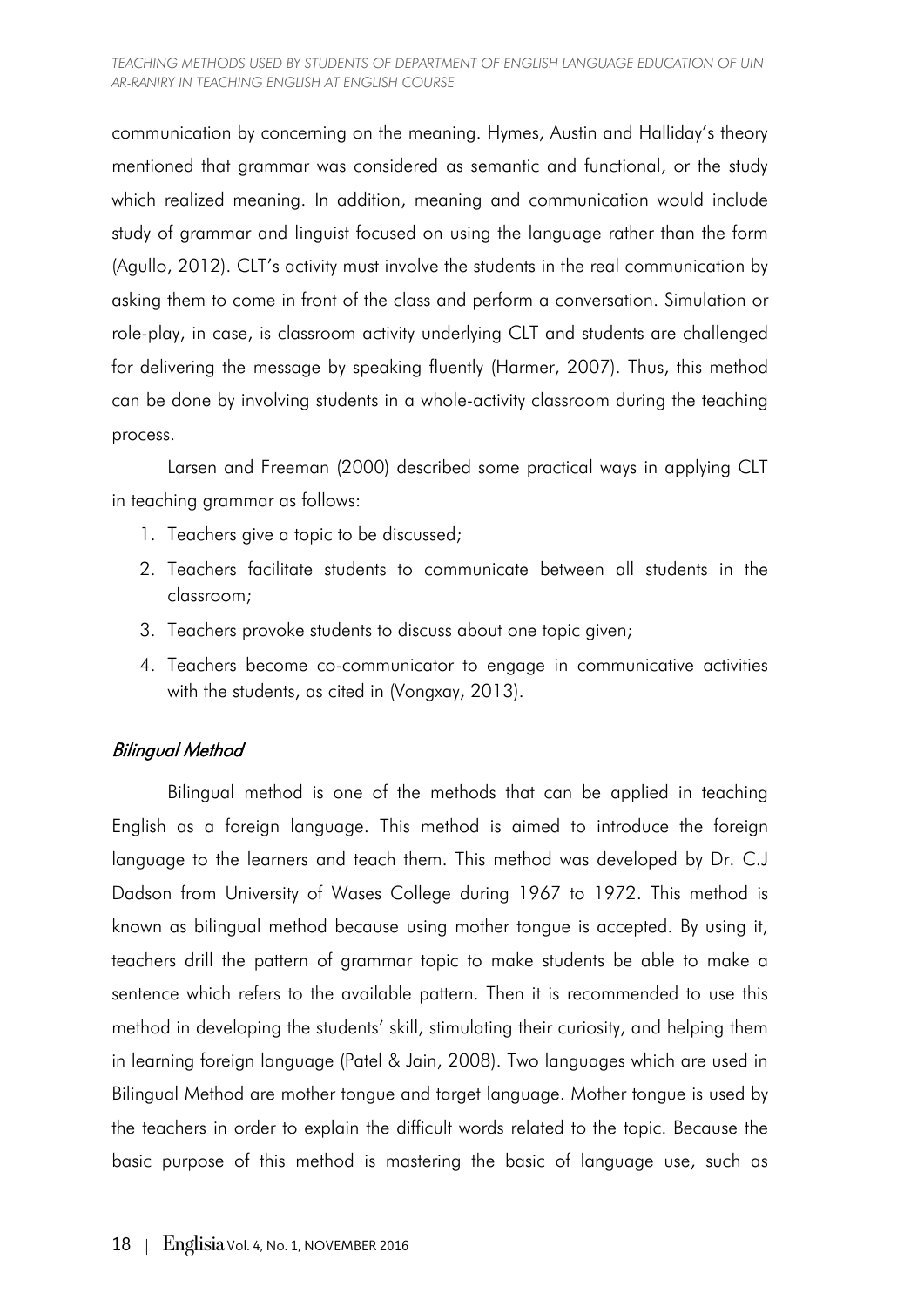patterning the sentences. However, the mother tongue is not accepted to be used by the learners during the learning. Therefore, by applying this method, teachers hope that learners learn quickly and increase their willingness on understanding English as a foreign language.

Some techniques that are used in applying Bilingual Method in a classroom are as follows:

- 1. Teachers give the material to the students, such as a dialog, text or grammar topic
- 2. Teachers introduce the topic which would be taught by giving explanation and function, in order stimulate them to speak up
- 3. Teachers give a pattern of the material
- 4. Teachers write a sentence and meaning, then the students create the sentence and followed the teacher's instruction.
- 5. Teachers must explain the meaning or difficult word that has been stated by using mother tongue to avoid miss understanding, (Aiiulistya, 2013).

## **METHOD**

This research took place at three English courses namely Al- Azzam 9 Bimbel, Sony Sugma College (SSC), and Genius Private. This research was designed as a qualitative descriptive. This approach focused on the description of something occurs in social life and helped other people to know about the phenomena. In addition, using this approach is useful to obtain the deep information from participants and to provide the real description about a phenomenon occurred (Quinn & Cochran, 2002).

The term *descriptive* is commonly used in research. It is used based on the type of questions, data collection, and data analysis. Descriptive study primarily focused on finding out the particular types of question, such as "what is?" or "how about". Krathwohl (1993) stated that three main purposes of doing a research are to describe, explain, and validate the data. Description emerges following creative explorations and serves to organize the finding in order to fit them in an explanation (Knupfer & McLellan, 1996). Furthermore, Isaac (1982) stated that descriptive is about accumulating data, explaining the relationship, making predictions, or something that purpose in descriptive methods (Sanjaya, 2013). Therefore, by using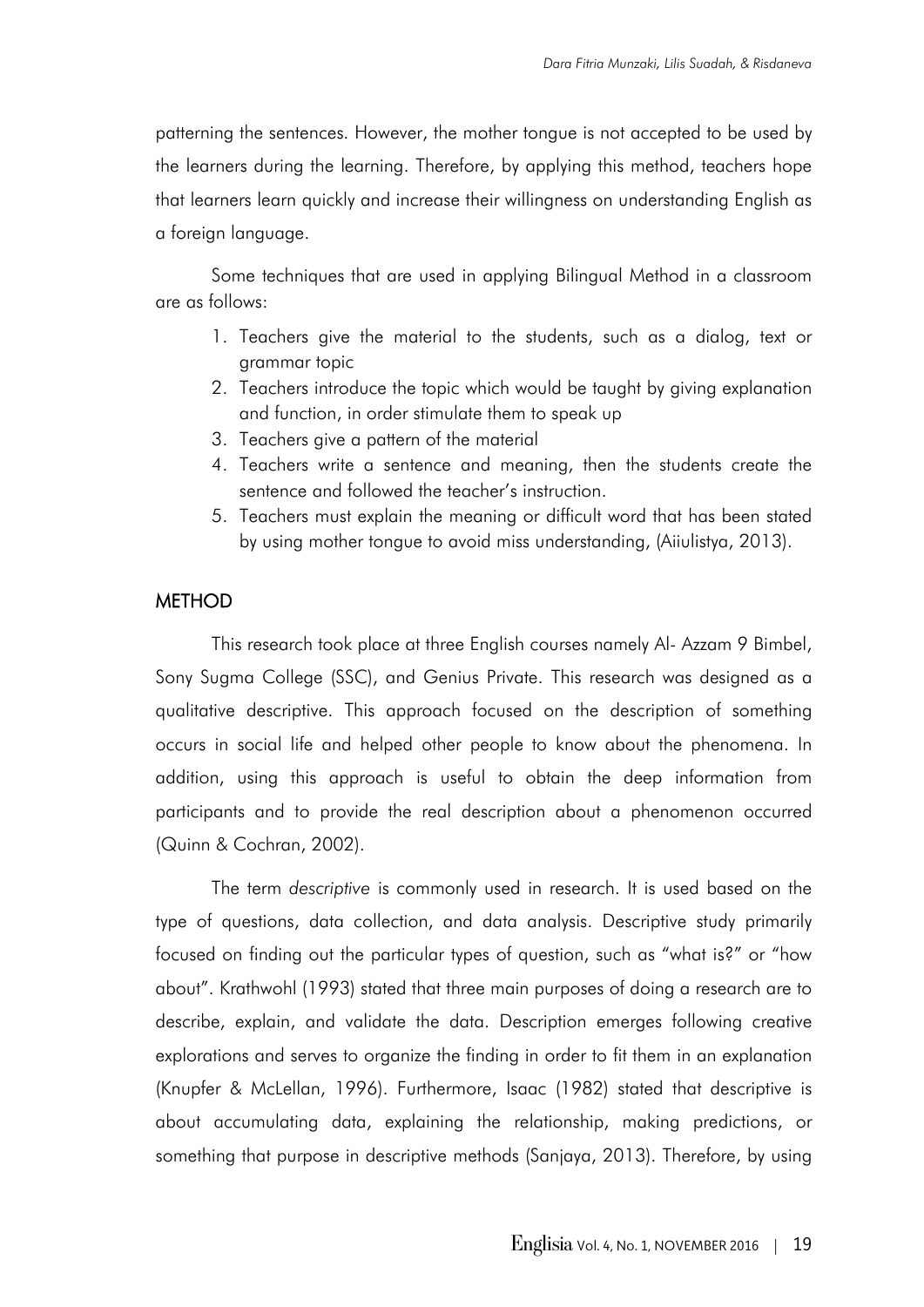qualitative approach, this research aimed to find out the experiences, perspectives, thoughts, and get in-depth information from English Department students who are teaching grammar at English courses.

## Population and Sample

Population is all the individuals or units of interest; typically there is not available data for almost all individuals in a population (Hanlon & Larget, 2011). The population of this research was Department of English Education students in UIN Ar-Raniry from 2012 batch.

The sampling technique used was purposive sampling. Researcher decided to use purposive sampling technique to find the appropriate participants as research target. Furthermore, purposive sampling is a strategy to minimize the object of study and participants which is selected from the population (Palys, 2008). Researcher selected five students from 2012 batch with the criteria that they have completed Teaching Method, Micro Teaching, and Teaching Practice (PPL) subjects in previous semester and have been teaching English at English courses in Banda Aceh and Aceh Besar.

# Techniques of Data Collection and Data Analysis

One of the ways of data collection in qualitative research is observation. Marshal and Rosman (1989) defined observation as a systematic way to describe behaviors, events, and artifacts in social phenomenon. The observation is used to indicate the phenomenon that occurs in the environment. Dewalt (2002) said that it helps researcher to find a better understanding of the context and the data is transcribed into descriptive study (Kawulich, 2005).

In observation, a researcher should think creatively to decide an assumption toward unexpected phenomenon. Observation was done by taking field-notes to monitor the environment that is related to the topic. Field-note taking is the process of taking a note as a data when observing. Observation included monitoring the research setting, such as teacher, students, and environment and it were collected by taking field-notes. This note taking is essential for quality of a research by providing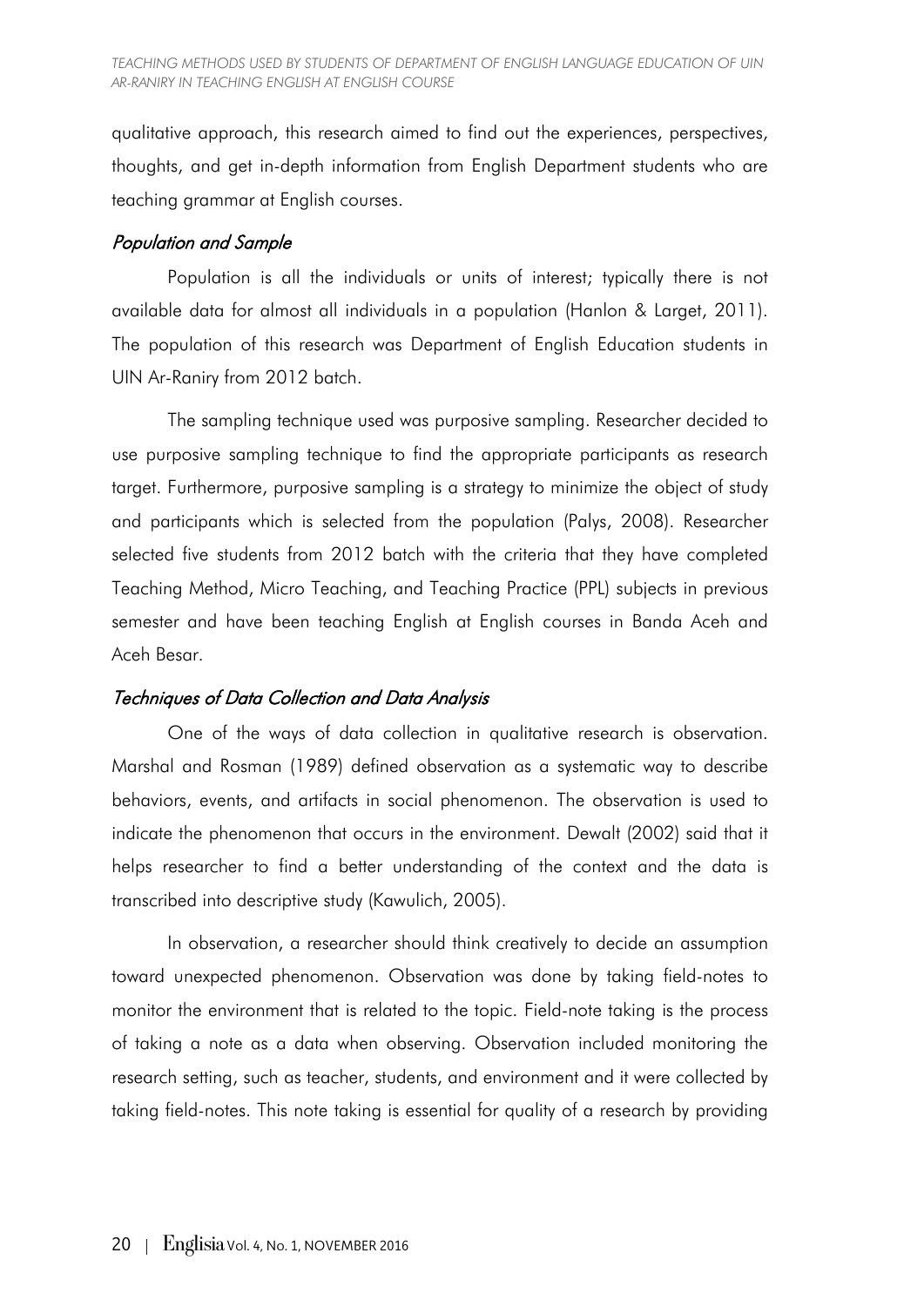a record about what researcher saw and heard. The field notes should be written in descriptive report (McKay, 2008).

Besides observation, to validate data as a primary data collection, researcher decided to use interview. Generally, interviews are coupled with other forms of data collection in order to provide the researcher with a well-rounded collection of information for analyzing (Daniel W, 2010). Furthermore, interview is asking participants questions in one-on-one or a small group setting and stated that interview is a following method after observing in research setting, because by interviewing, researcher would gain more information and more understanding about it (Driscoll, 2011).

Qualitative interview is designed to uncover and understand something about the particular object related to the topic and behind the participants' assumptions and perceptions (Kvale, 1996). The interview questions used in this study were semistructured, and were about the method used, the difficulties in teaching, techniques, and others. The sources of interview questions are adapted from Marja Glavac from *Interiew on Teaching.* Marja Glavac is the interviewer expert on personalities evaluation in teaching. Ali Hikmat's interview (2009) is also used in this research. He is a student from University of Massachusetts Amherst who did a thesis about the effect of Teaching Method Course toward teachers on secondary school.

The last stages, to deliver the information, researcher transcribed the recording of the interview into a written text as a coding (Driscoll, 2011). Coding is a process to avoid overload data. Lofland (1971) classified coding into six categories; those are acts, activities, meaning, participations, relationship, and setting. The coding process was analytical and summarizing (Walliman, 2001).

## **DISCUSSION**

Based on the observation's findings, it seems that all of the teachers used Grammar Translation Method (GTM) in teaching grammar. It is because they mentioned about the way of applying the method in the classroom and some influencing factors such as situation and students' willingness. Although participants answered the questions in hesitation, but based on their teaching performances, researcher concluded that they used Grammar Translation Method (GTM). It was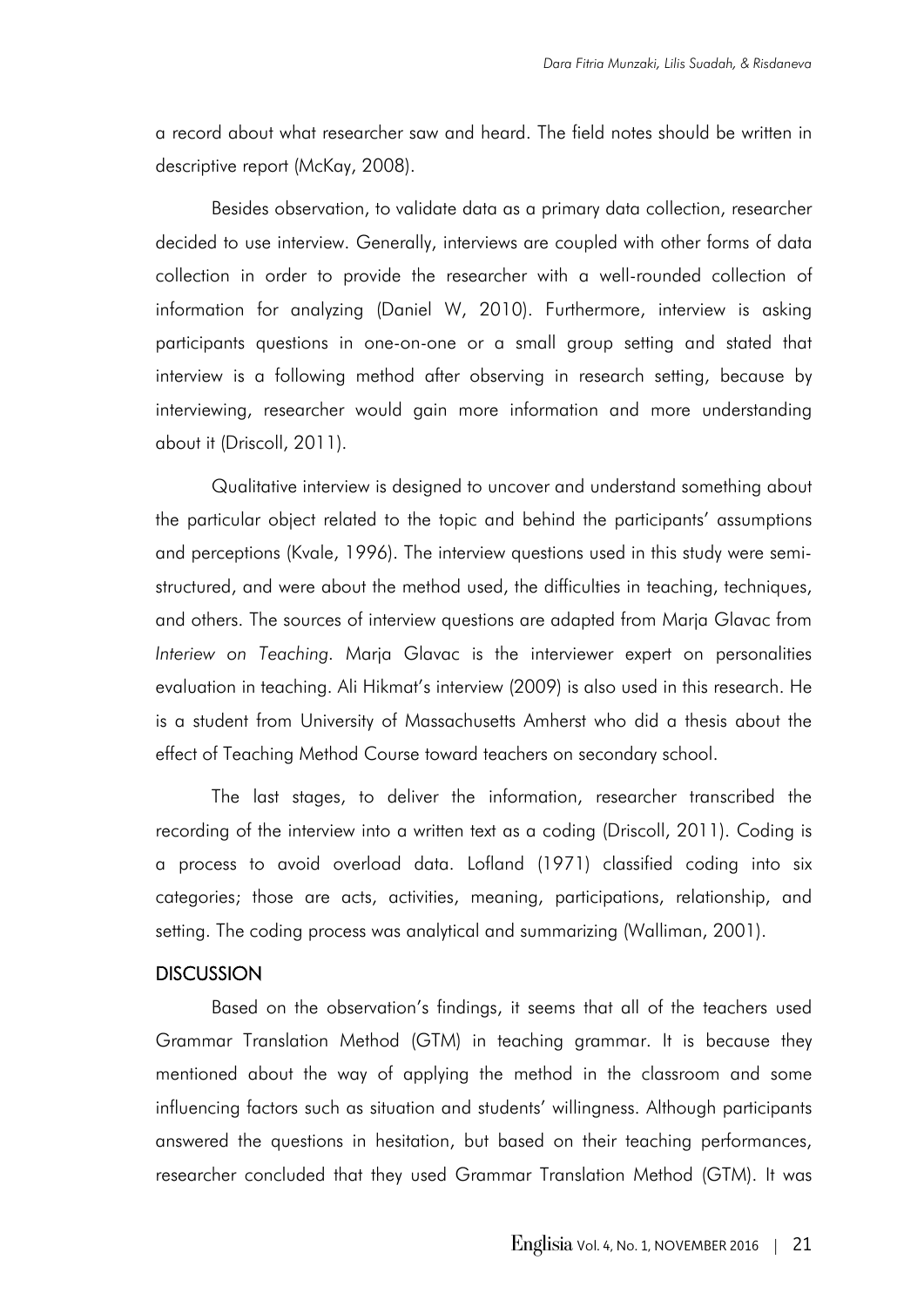apparent that they used mother tongue in the classroom as the main language of instructions.

Based on the interview, researcher concluded that although each participant used the same method, they did not only use the suggested techniques in the method, but they preferred to add some teaching techniques from other methods. For instance, teachers tried to explain the material by using English, yet, students did not understand the explanation. Therefore, teachers preferred to use mother tongue more frequent than English.

Furthermore, GTM allows using two languages: target language and native language. Teachers used mother tongue while delivering knowledge. Through GTM, teacher led and allowed students to translate some words into mother tongue. Another finding from the observation is that the teachers combined the GTM techniques with some teaching techniques from other teaching methods, such as giving vocabulary list, stimulating them to speak up, asking them to create sentences by themselves, correcting pronunciations, etc.

Two important points from GTM that encourage teachers to use it in teaching grammar at English courses are as follows:

- 1. GTM allows students to use two languages in learning: mother tongue and target language.
- 2. GTM allows students to translate the word used or ask the teachers to translate the difficult words or sentences into mother tongue to avoid mistakes.

Considering those points, all of the participants mentioned that they used GTM in teaching grammar at courses in order to help their students to understand grammar easily and help them to achieve their learning goals. In fact, because using mother tongue was acceptable, the students were more interested in learning grammar. They created variety of sentences based on the topic with different words and meanings.

Furthermore, for teaching grammar through GTM, the participants used two approaches: inductive and deductive approach. In inductive approach, the topic is taught by giving an example in introduction, following by meaning and, forming a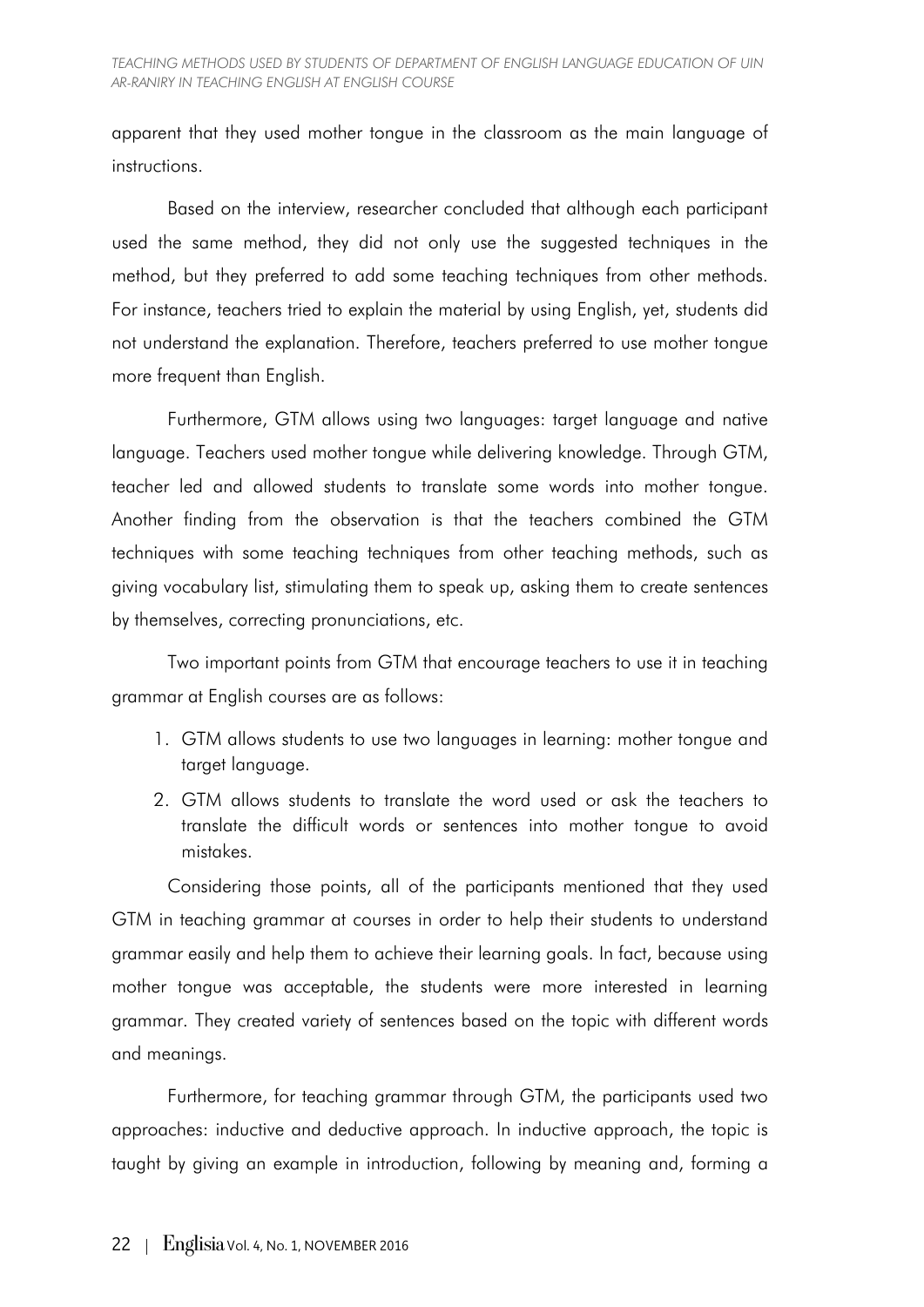pattern based on the topic taught. Meanwhile deductive is an approach in which a teacher teaches a topic by giving a pattern, following by a sentence referred to a pattern, and mentioning the meaning of the sentence. Therefore, the teachers may use both approaches in teaching grammar. When applying it, a tutor decided the first section as introduction. He explained the definition and function of the topic then, he gave several oral examples to stimulate their enthusiastic. Afterwards, he taught about the topic form or pattern and followed by three or more sentences as samples. Then, the tutor asked students to create other sentences based on the pattern stated. In addition, sometimes he asked some students to translate their friend's sentence into first language directly. Meanwhile, in deductive grammar teaching, the sentences were given in the first section and a pattern was presented from the sentence-form. The teachers started the explanation and the students were allowed to take notes. It was the teaching techniques adopted from Direct Method. Teachers can combine the teaching techniques as their necessity.

Although the teaching was focused on grammar, teachers also integrated the speaking aspects. Randomly, students were asked to repeat what the tutors said and corrected students' pronunciation to develop their self-confidence in speaking. In addition, students learned the structures used in spoken. Direct Method was used as teaching grammar method through speaking skills (Khamhuber, 2010).

On the other hand, some methods are not appropriate to be used in teaching grammar. For instance, teachers tried to use CLT in order to create a communicative classroom. However, it did not work well, because most of teaching activities at courses focused more on teaching grammar than increasing students' skills in speaking, such as role-play or conversation.

Some obstacles in teaching grammar became the reasons of using GTM method. For instance, when the tutor started teaching by using English, students were confused. Therefore, the tutor was unable to continue the lesson by using English and changed it into mother tongue. At other courses, the teacher faced difficulty when explaining one question or case to the students, because they did not focus on teachers' explanation. However, they only focused on the pattern of the topic.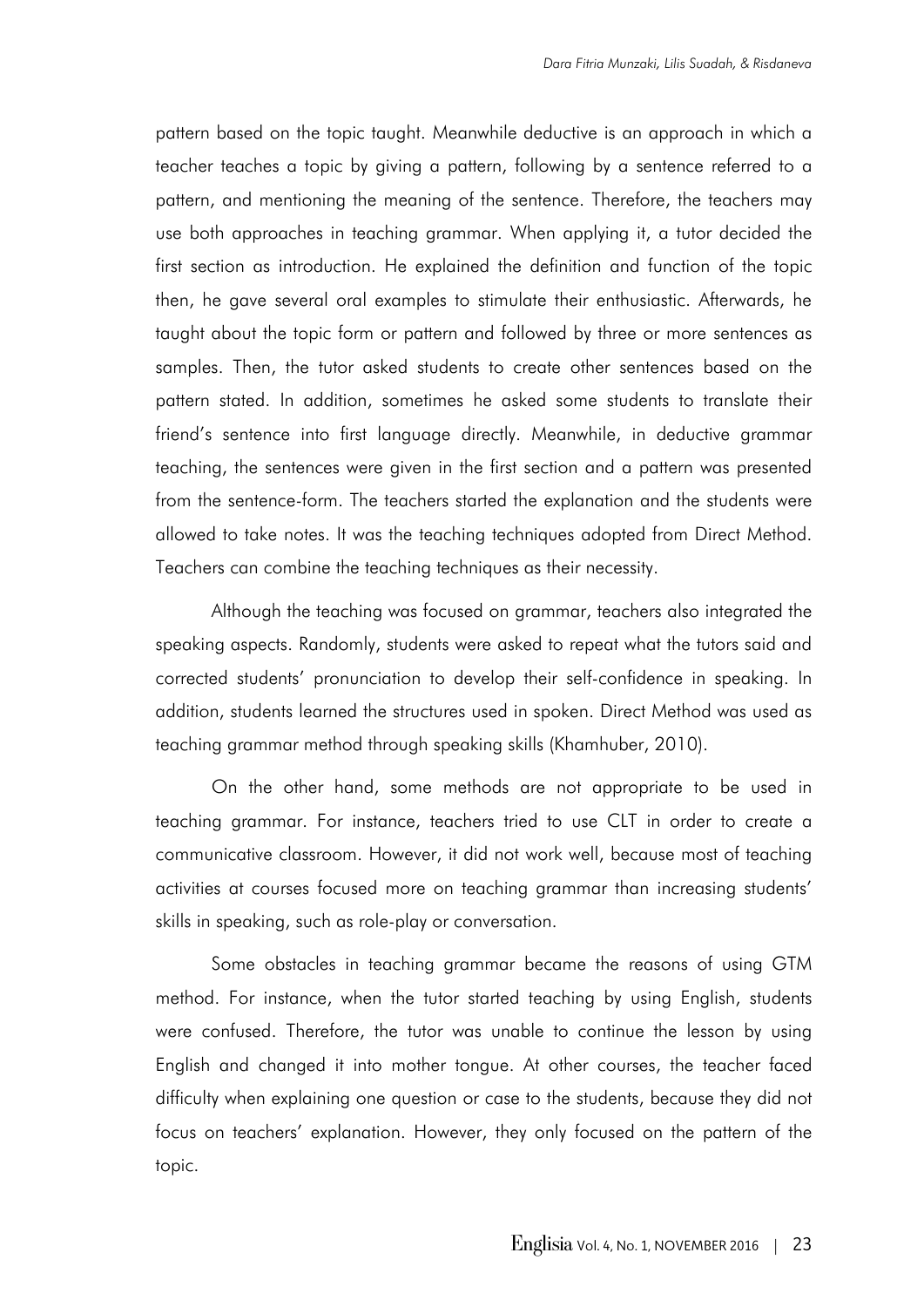In short, researcher found a new phenomenon in which the participants who have completed Teaching Methodology, Micro Teaching, and Teaching Practice (PPL) subjects were unable to use a method with its own techniques. Practically, they used a method with its techniques and combined it with other teaching techniques. That phenomenon was influenced by some factors, such as students' willingness and students' learning motivation.

Basically, teachers have tried to use various methods but not all of them worked well because students faced some difficulties. Therefore, sometimes the teachers taught students by using GTM and combined it with other teaching techniques and known as *eclectic approach*. Eclectic approach is a whole combining teaching techniques from different methods. As mentioned before, eclectic approach used to help students achieve their learning target (Khan, 2007). Nevertheless, in teaching grammar, GTM is more acceptable to be applied for teaching grammar where English is as a foreign language classroom.

# **CONCLUSION**

After conducting research about teaching method used by English Education Department students in teaching grammar at English courses, researcher found that all of English students used Grammar Translation Method (GTM) to teach grammar. Based on their explanations, it can be concluded that GTM is more appropriate method to be applied in classroom to teach grammar, because it helped the students to understand language easily. GTM allows teachers and students to use both mother tongue and target language. Mother tongue was used to explain lesson, so that the students will be more assured and not be confused in learning the target language.

# **REFERENCES**

Aiiulistya. (2013). The Bilingual Method.

Appefiled, J. M., Huber, R., & Moallem, M. (2001)*Constructivism in Theory and Practice:Toward A Better Understanding.* Univesity of North California Wilmington. Brown, H. D. (2000). *Teaching by Principles*. California: Longman.

Daniel W, T., III. (2010). Qualitative Interview Design: A Practical Guide for Nvice Investigators. *The Qualitative Report, 15*(3), 754.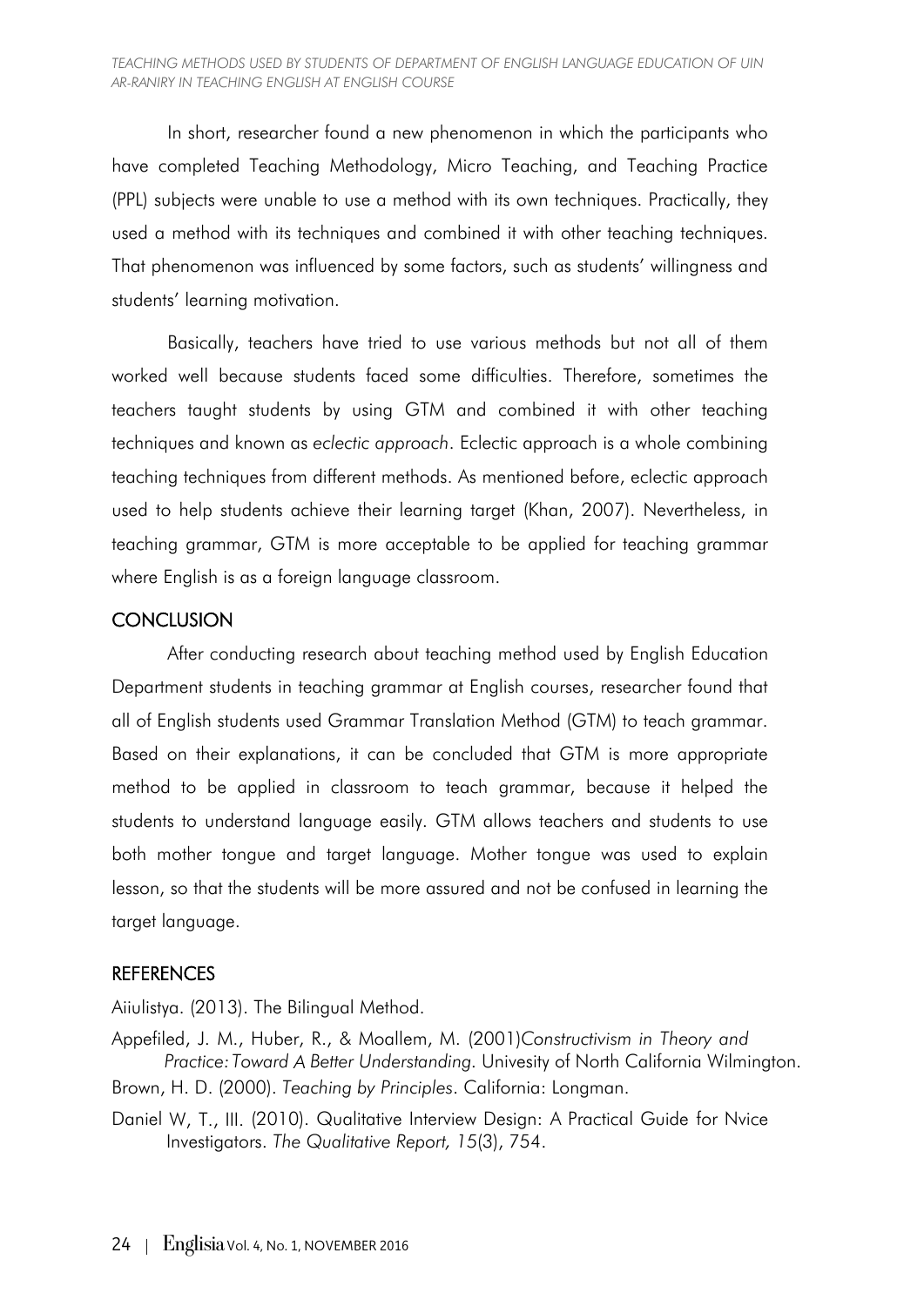- Driscoll, D. L. (2011). Introduction to Primary Research: Observations, Surveys, and Interviews. *Handbook : Writing Spaces: Readings on Writings 2*.
- Dykes, B. (2007). *Grammar for Everyone, Practical Tools for Learning and Teaching Grammar*. Victorias: ACER Press.
- Edisherashvili, N. (2014). *Communicative Language Teaching in Georgia: Froem Theory to Practice.* Leiden University.
- Guun, V. (2007). *Approaches to Small Group Teaching and Learning*.
- Hanlon, B., & Larget, B. (2011). Samples and Populations.
- Harmer, J. (Ed.). (2007). *The Practice of English Language Teaching*. Cambridge, UK: Pearson Longman.
- Kawulich, B. B. (2005). Participant Observation as a Data Collection Method. *Forum: Qualitative Social Research, 6*(2).
- Khamhuber, P. (2010). *Comparison of Grammar in Australia and Spanish English Language Teaching Textbook.* Magister der Philosophy, University of Wien.
- Khan, R. N. (2007). *Effective Grammar Teaching in EFL Classroom.* Bachelor of Arts in English, BRAC University, Bangladesh.
- Knupfer, N. N., & McLellan, H. (1996). Descriptive Research Methodologies. *Research Methodologies and Educational Communication and Technology, 7*.
- Kvale, S. (1996). *Interviews: An Introduction to Qualitative Research Interviewing*. Thousand Oaks California: Sage Publications.
- Latham, B. (2007). Sampling: What Is It? *Quantitative Research Methods*.
- Mart, C. T. (2013). The Grammar Translation Method and The Use of Translation to Facilitate Learning in ESL Classes. *Advances in English Language Teaching, 1*(4), 103-105.
- McKay, S. L. (2008). *Researching Second Language Classrooms*. New Jersey, London: Lawence Erlbaum Associates Published.
- Oliver, P. (2006). Purposive Sampling. *SAGE Reserach Methods*.
- Palys, T. (2008). Purposive Sampling. *The Sage Encyclopedia of Qualitative Research Method, 2*, 697.
- Pasassung, N. (2003). *Teaching English in an: "Acquisition-Poor Environemnt: An Ethnography Example of Remote Indonesian EFL Classroom.* Doctor Philosophy, University of Sydney.
- Patel, D. M. F., & Jain, P. M. (2008). *English Language Teaching (Method, Tools, and Techniques)*. Jaipur: Sunrise Publisher.
- Quinn, M., & Cochran, M. (2002). Guide to Using Qualitatie Researc Methodology.*Medicines Sans Frontier*.
- Rahman, M. (2012). *Grammar Translation Method (GTM): An Effective and Feasible Method in Bangladesh Context.* Bachelor BRAC University, Bangladesh.